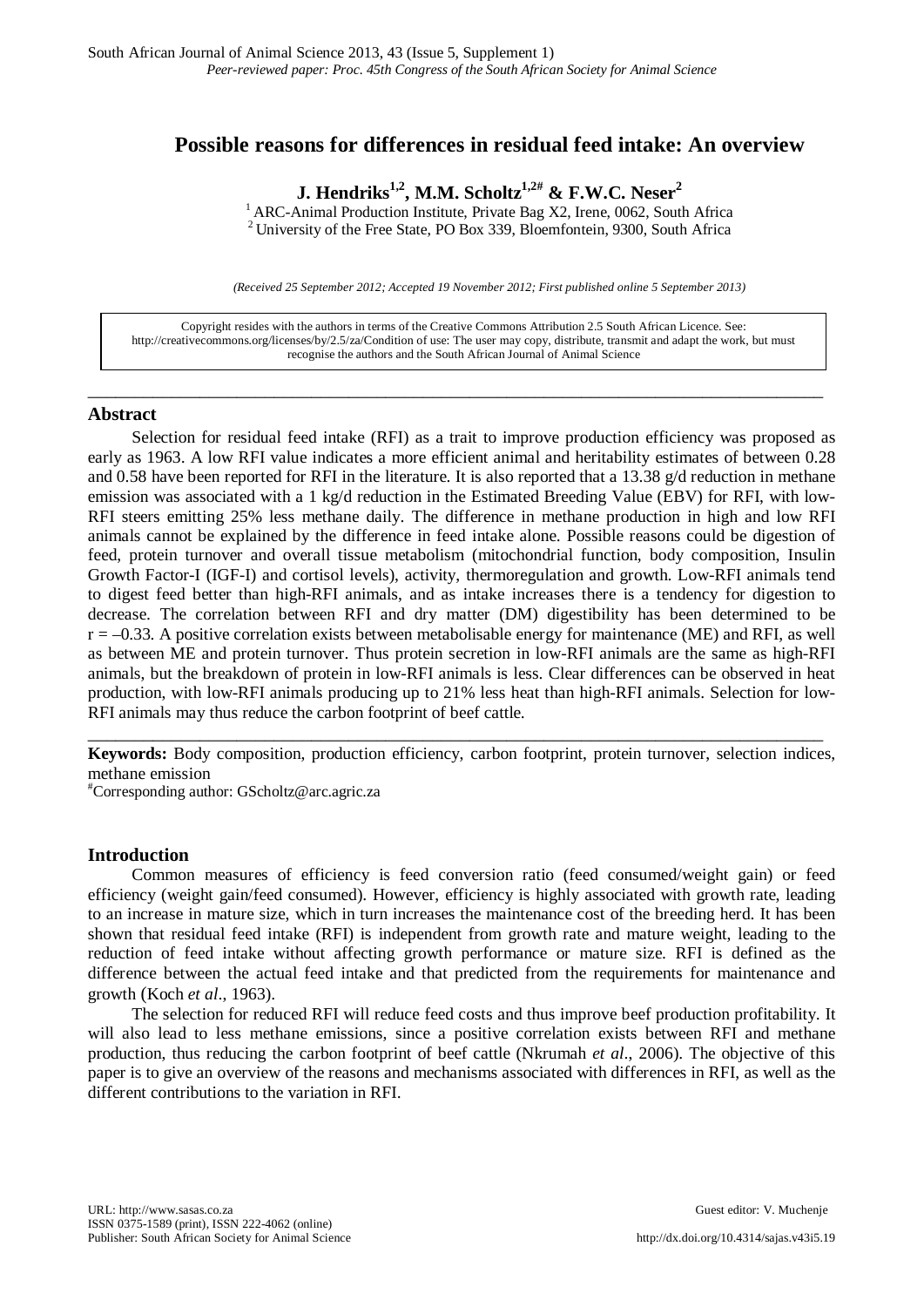#### **Discussion**

The difference in RFI and methane production in high- and low -RFI animals cannot be explained by the difference in feed intake alone. Possible other reasons could be digestion of feed, protein turnover, overall tissue metabolism, activity, thermoregulation and growth. Table 1 gives an overview of possible reasons and mechanisms for differences in residual feed intake.

**Table 1** A summary of possible reasons for differences in residual feed intake in beef cattle

| Trait                                   | Description                                                                                                                                                                                                                                                                                                                        | Correlation with RFI |
|-----------------------------------------|------------------------------------------------------------------------------------------------------------------------------------------------------------------------------------------------------------------------------------------------------------------------------------------------------------------------------------|----------------------|
| Metabolisable<br>energy<br>requirements | Less energy is used in the physiological processes for maintenance<br>requirements for low-RFI animals (Castro Bulle et al., 2006).                                                                                                                                                                                                | 0.421 $(P<0.10)$     |
| Body<br>composition<br>(Fat gain)       | Low-RFI animals have less whole body chemical-fat and more whole<br>body chemical-protein; thus, there is a positive correlation between<br>RFI and fat gain. Visceral organ size is a big contributing factor to<br>heat production and energy use, with low-RFI animals having smaller<br>visceral organs (Herd & Arthur, 2008). | 0.375 (P < 0.10)     |
| Dry matter intake<br>(DMI)              | Feed cost is one of the largest expenses in beef operations, and it was<br>found that high-RFI bulls consumed 17% - 18% more feed than low-<br>RFI bulls (Ferrel & Jenkins, 1998; Castro Bulle et al., 2006;<br>Lancaster et al., 2009).                                                                                           | 0.44 (P < 0.001)     |
| Digestibility                           | Digestibility may be influenced by variation in factors such as<br>feeding behaviour, ruminal retention time, mechanism of digestion<br>and absorption. Low-RFI animals have better dry matter<br>digestibilities than high-RFI animals (Oddy & Herd, 2001).                                                                       | $-0.33$ to $-0.44$   |
| <b>Heat Production</b><br>(HP)          | A difference of up to 21% in HP exists between low- and high-RFI<br>animals. Visceral organs account for 40% - 50% of HP. High-RFI<br>animals have higher levels of HP and also greater visceral organ size<br>(Basarab et al., 2003; Nkrumah et al., 2006).                                                                       | 0.68                 |
| Activity                                | It was determined that about 10% of the RFI variation can be<br>explained by physical activity in growing calves. Feeding duration of<br>low-RFI bulls is up to 25 min/day less than high-RFI bulls<br>(Richardson et al., 2004; Lancaster et al., 2005).                                                                          | 0.32                 |
| Methane<br>production                   | Low-RFI animals produce 28% less methane than high-RFI animals<br>leading to approximately 16100 L less methane per year. A positive<br>association also exists between energy intake and methane<br>production (Nkrumah et al., 2006).                                                                                            | 0.44                 |
| Protein turnover                        | Animals with greater maintenance requirements have greater protein<br>turnover. Low- and high-RFI animals accrete body tissue at the same<br>rate but low RFI animals may have reduced protein turnover<br>(Richardson & Herd, 2004).                                                                                              |                      |

Nkrumah *et al*. (2006) reported a 28% difference in methane production between low-RFI and high-RFI animals, which has the effect that low-RFI animals produces about 16 100 L/year less methane than high-RFI animals. It was also found that there is a positive correlation between RFI and daily methane production and energy lost as methane (r = 0.44). Hegarty *et al*. (2007) found a 13.38 g/d reduction in methane emission was associated with a 1 kg/d reduction in the EBV for RFI. A positive association exists between energy intake and methane production, with the higher intake providing more substrate for ruminal fermentation and thus there is more hydrogen available for the formation of methanogens. Thus, selecting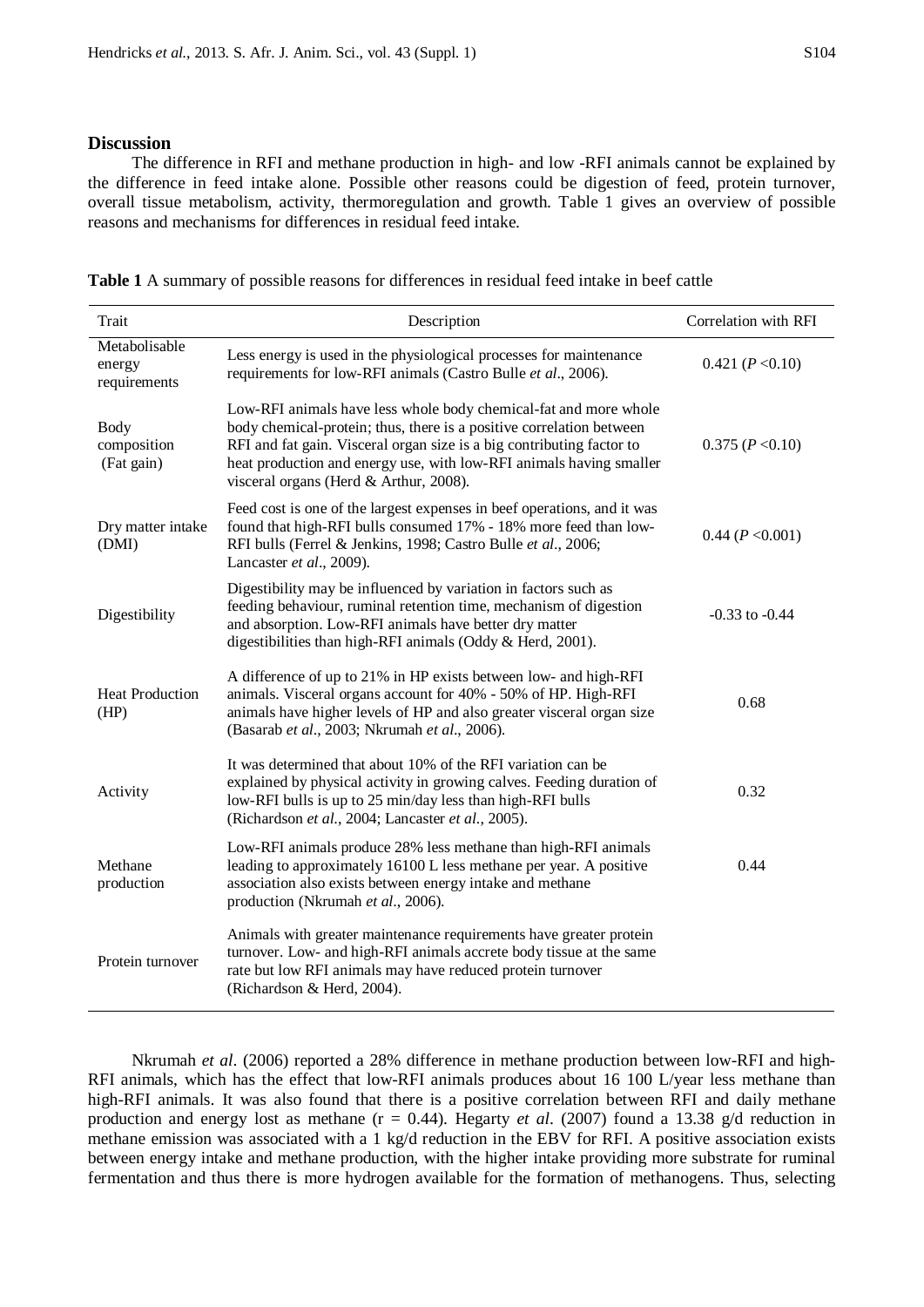livestock with lower feed intake can be used as means to select for animals with less methane emissions  $(h^2 = 0.42)$ . Hegarty *et al.* (2007) found that low-RFI animals emitted 25% less methane and ate 41% less than high-RFI steers, with low-RFI steers having a 24% lower methane cost per unit ADG.

Mitochondrial function is an important factor in the efficiency of net feed intake in livestock (Naik, 2007) and is influenced significantly by genetics and diets (Bottje *et al*., 2002). About 90% of cellular energy is produced by mitochondria in metabolically active cells like the liver, kidney, muscle and brain cells (Ojano-Dirain *et al*., 2007). Energy production takes place in the mitochondria and cellular ATP is produced (Kolath *et al*., 2006). Electron leakage may take place due to inefficiency of mitochondria, with the result that 2% - 4% of oxygen consumed by mitochondria are not completely reduced to water, but are reduced to reactive oxygen species (ROS) which are very destructive (Boveris & Chance, 1973). These reactive oxygen species may cause damage to nucleic acids, lipids and proteins through oxidation and may also damage the mitochondria themselves. This may cause the mitochondria to function less efficiently (Nelson & Cox, 2008). Bottje *et al*. (2002) found that the mitochondria of low feed efficient chickens produced the highest levels of ROS, and in another study it was found that electron leakage in the mitochondria of low feed efficient chickens was higher than in high feed efficient chickens.

There are many factors and mechanisms that contribute to variation in RFI between animals. The contributions from the different factors and mechanisms are illustrated in Figure 1 (from Richardson & Herd, 2004). From Figure 1 it can be seen that protein turnover, tissue metabolism and stress explain 37% of the variation in RFI, whereas feeding patterns only explain 2% of the variation.



**Figure 1** Factors that contribute to variation in RFI between animals (from Richardson & Herd, 2004).

#### **Conclusion**

In order to calculate RFI it is necessary to measure individual feed intake of animals. The cost and difficulty in measuring RFI makes the trait a strong candidate for marker assisted selection. The selection for lower RFI values will reduce feed costs, and thus improve beef production profitability which will reduce the carbon footprint of beef cattle. Studies have also shown that low-RFI cattle produce less methane.

It has been shown that RFI is independent from growth rate and mature weight. Selection for RFI will thus lead to the reduction of feed intake without affecting growth performance or mature size. It is therefore, important to recognize that the most desirable animals, with respect to efficiency, may be outliers in respect of other traits, e.g. growth rate. Breeders are advised to make selection decisions based on carefully constructed breeding objectives and selection indexes and not on single traits.

#### **Acknowledgement**

This work is based on research supported in part by Red Meat Research and Development South Africa and the National Research Foundation of South Africa, under grant UID 75123. The grantholder acknowledges that opinions, findings and conclusions or recommendations expressed in any publication